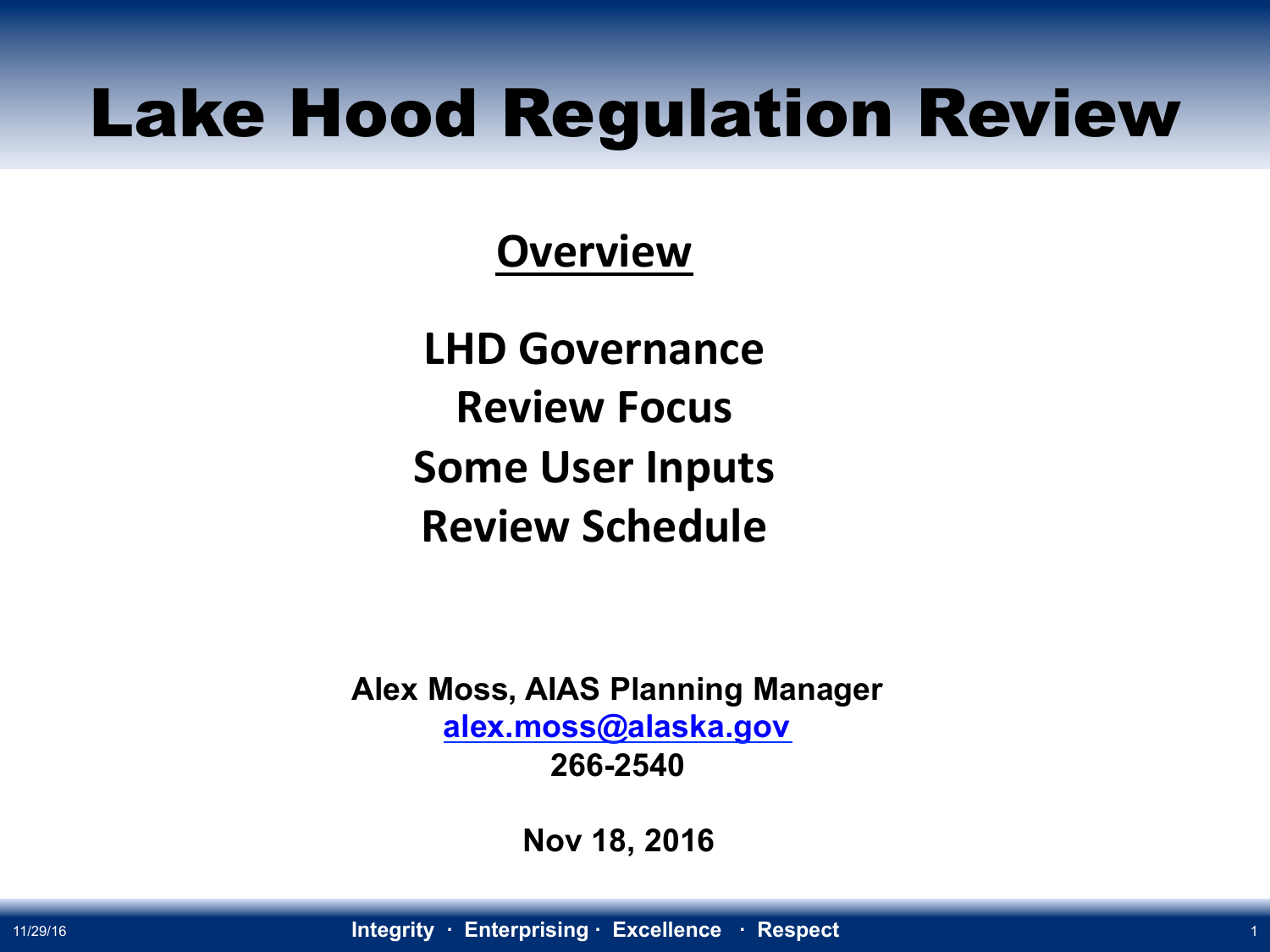# LHD Governance

- **Alaska Statute Title 2 Aeronautics** 
	- **Supervision of aeronautics assigned to DOT&PF**
	- **DOT&PF shall adopt regulations**
- Alaska Administrative Code Title 17 DOT&PF
- Title 17 Chapter 42 International Airports (TSAIA & FIA) Ted Stevens Anchorage International Airport means all of the land and facilities of the international airport at Anchorage, including Lake Hood **Seaplane Base, Lake Hood Strip, and other general aviation facilities**
- **Chapter 42 Article 5 TSAIA Tie-down Permits**
- **Leases and Permits**
- **TSAIA Operations Manual**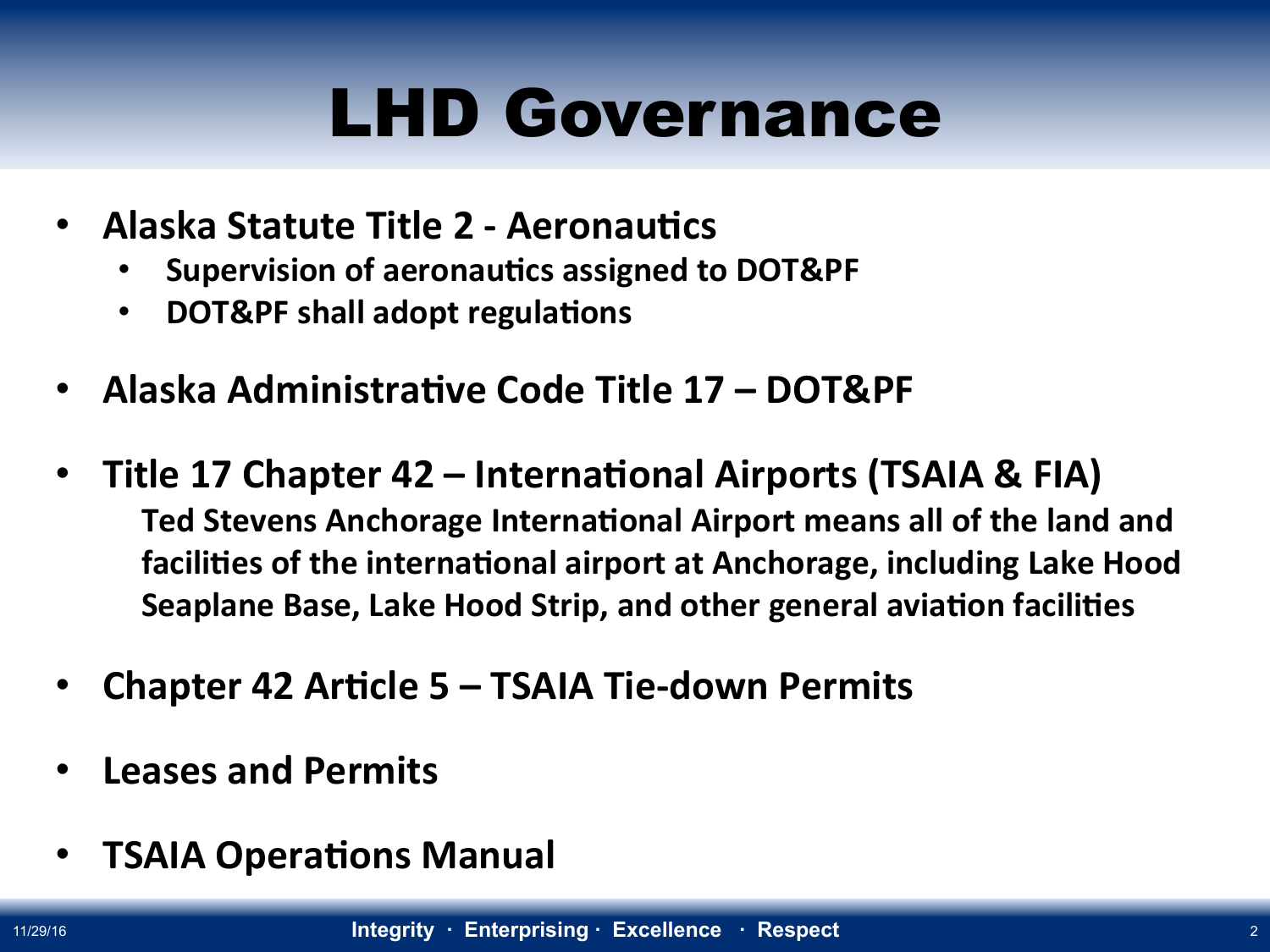## Review Focus Areas

**Chapter 42 Article 5 - TSAIA Tie-down Permits (17 AAC 42.500-599)** 

- **Purpose and Findings**
- **Eligibility**
- **•** Application
- **•** Permit Duration
- **Authorized Activities and Limitations**
- **Maintenance and Improvements**
- **Enforcement**
- **•** Retention
- **Renewal**
- Expiration / Cancelation
- Switch list
- Wait list
- **Protest**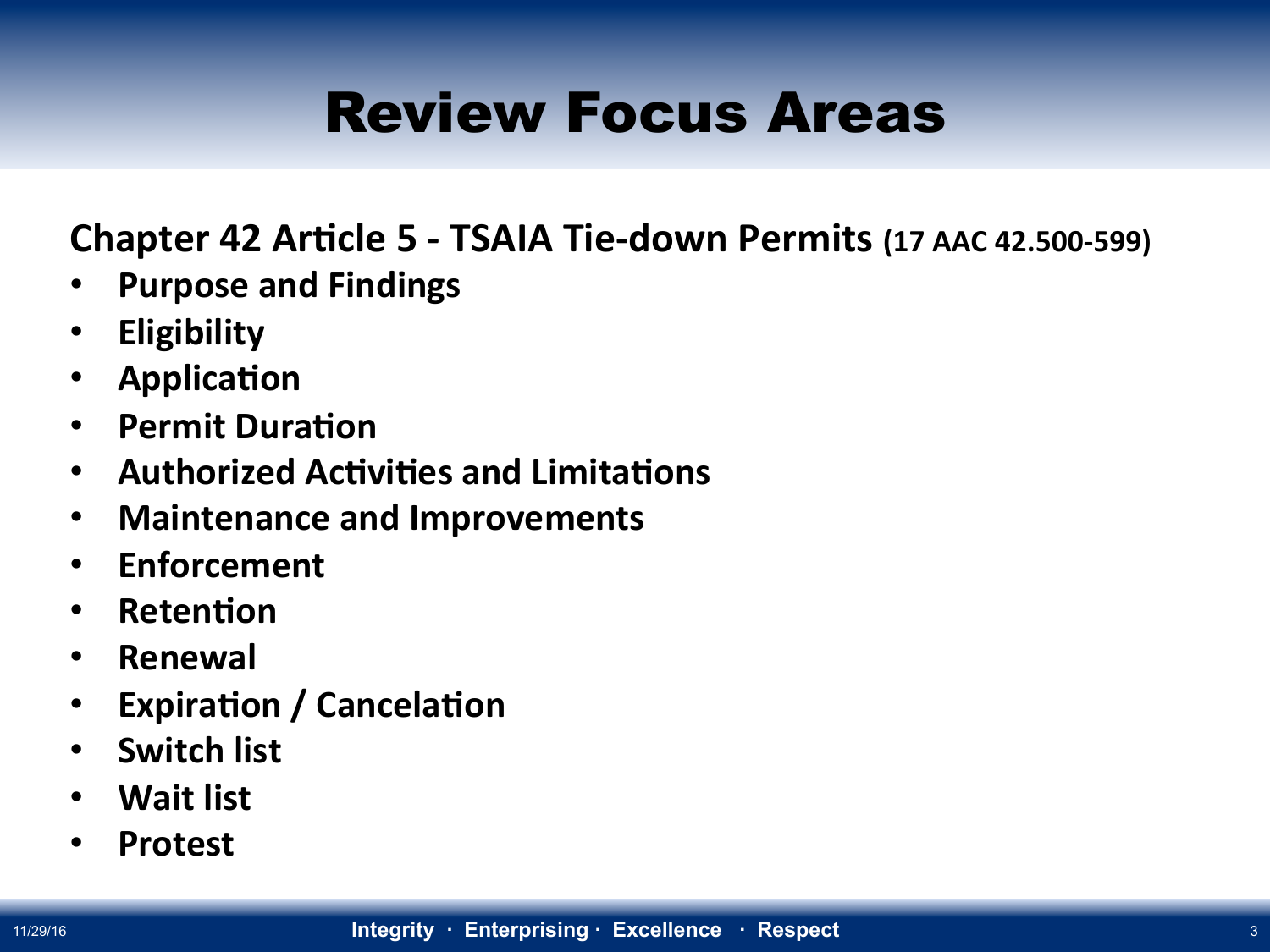### Regulations Project

**Oct 2016 - Lake Hood User Group Introduction** 

Nov-Dec 2016 – Public input

Dec-Jan 2017 – Draft change proposals / agency attorney review

Jan-Feb 2017 – Public notice and consideration of comments

**If change proposals move forward:** 

March 2017 – Agency attorney review/DOT&PF adoption decision April-May 2017 – Regulations attorney review/Lt Gov approval decision June 2017 – Possible date for regulations to take effect

> **h`p://www.legis.state.ak.us/basis/aac.asp Website for reviewing regulations; search for 17 AAC 42.500 at**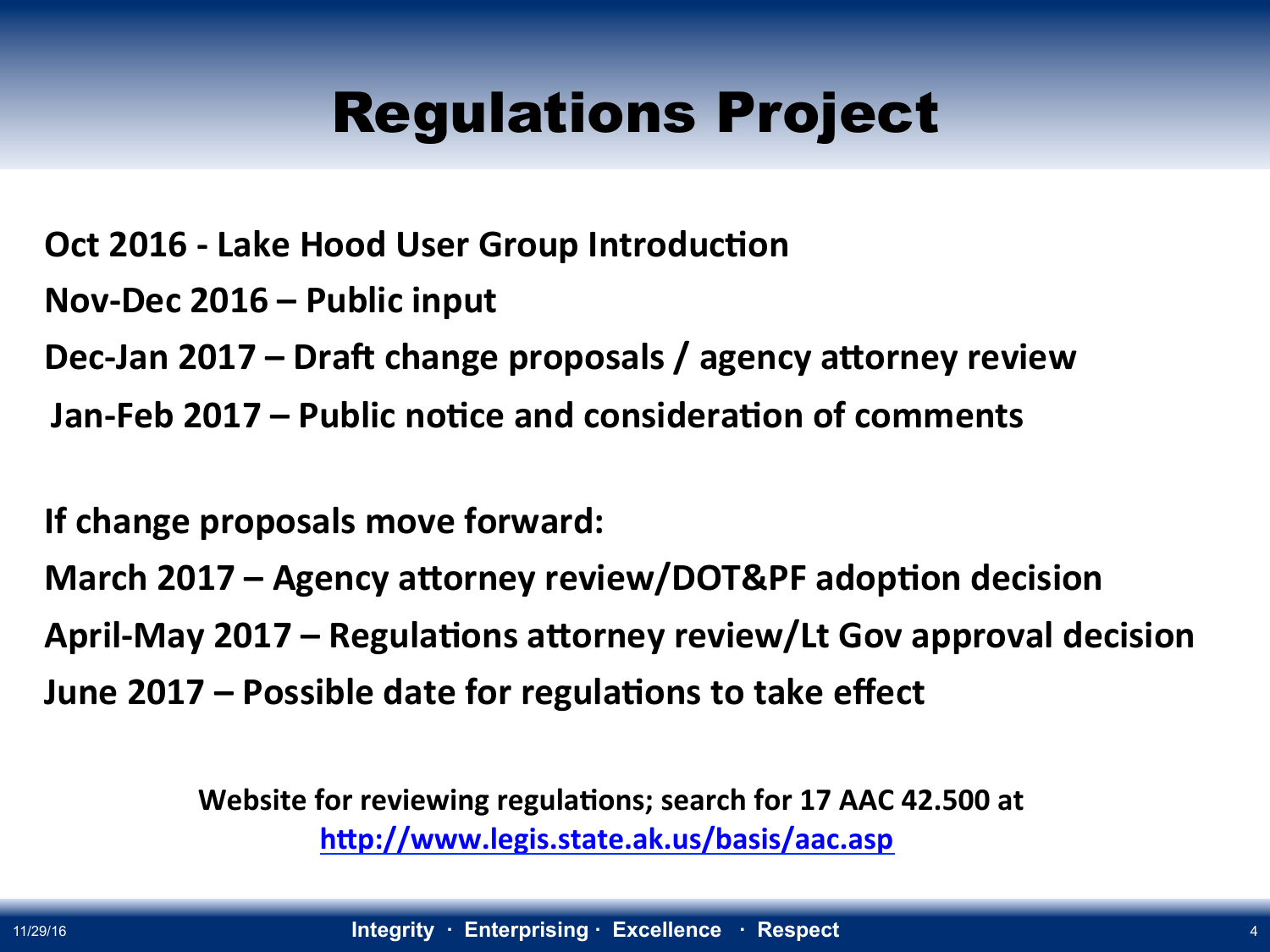## Some User Inputs

- **Persons drafting regulations should have experience operating at LHD**
- Wait list procedures need to be examined to ensure fairness and shorten the wait time
- **Commercial use should not have priority over the wait list**
- **Regulation should allow that a non-pilot aircraft owner can obtain a slip/tie-down permit**
- **•** Student pilot should be allowed to get a slip/tie-down
- **•** Slip/tie-down permits should include married partner
- **Permits should not be automatically transferred to family members**
- **Permits should be automatically transferred to qualified family members**
- Enforce current regulations more diligently; example, collect data to ensure spots are used regularly by the permit holder and sub-leasing is deterred
- Liability insurance or mitigation should be provided by the state since LHD is open to public access
- Regulations and enforcement restricting the public from accessing the aircraft-only parts of LHD
- One-size fits all insurance for businesses at ANC/LHD is burdensome for the smaller operators
- **Regulations from ANC should not generally overlap into LHD; leasing, permits, security, fees**
- **Non-aeronautical activities are too prevalent**
- Use restrictions unfairly limit the amount an aircraft owner can conduct non-LHD operations
- Aircraft owner should be able to have more than one wheeled tie-down
- **Separate LHD from ANC**